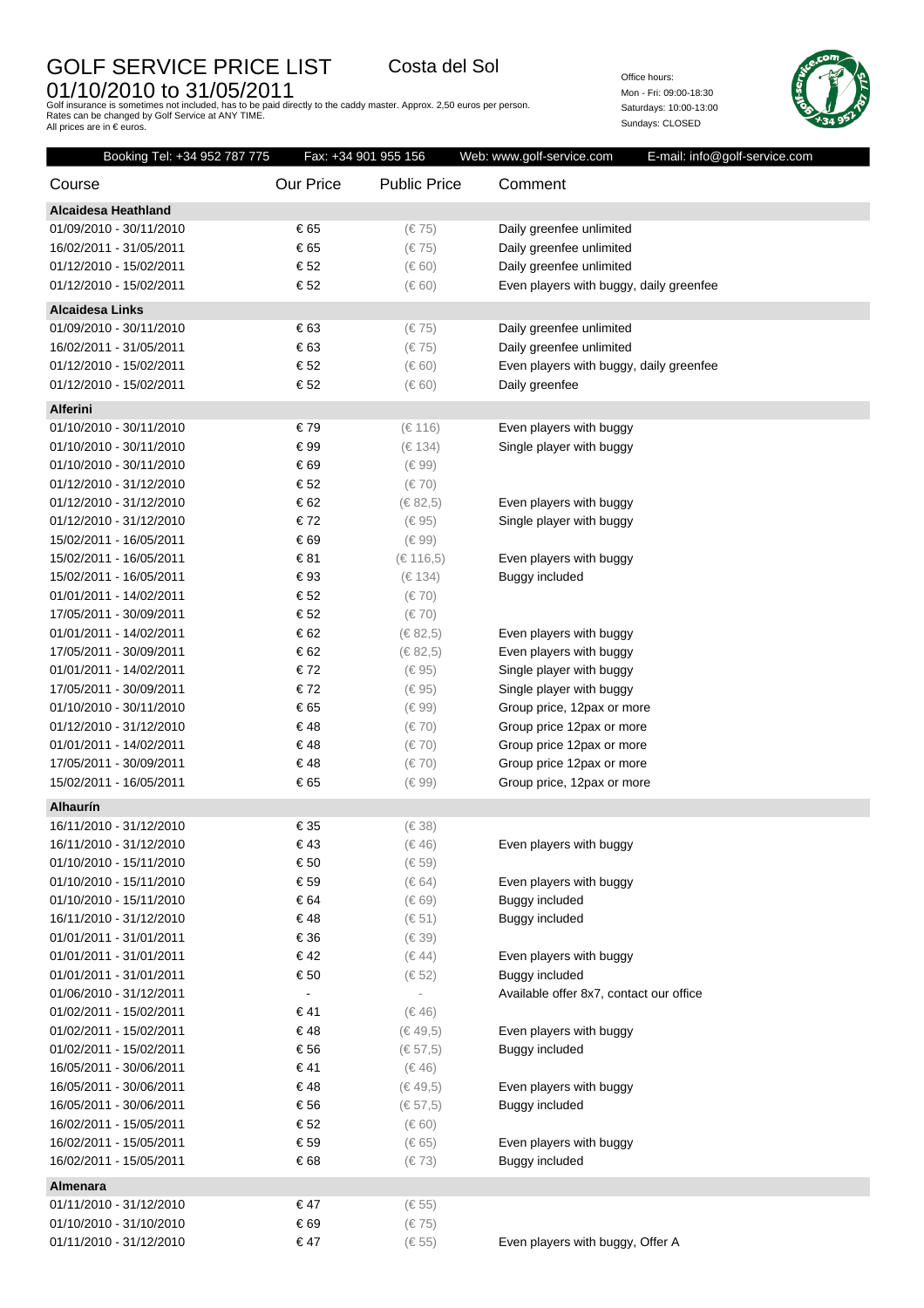| Course                                             | Our Price   | <b>Public Price</b>         | Comment                                 |
|----------------------------------------------------|-------------|-----------------------------|-----------------------------------------|
| 01/08/2010 - 31/10/2010                            | € 70        | $(\in 75)$                  | Offer B-7pax and 1free, 8x7             |
| 01/11/2010 - 31/12/2010                            | € 47        | $(\in 55)$                  | Offer B-7pax and 1free, 8x7             |
| 01/09/2010 - 31/10/2010                            | € 63        | (€75)                       | Offer C-Early bird before 08:40hrs      |
| 01/11/2010 - 31/12/2010                            | € 45        | $(\in 55)$                  | Offer C-Early bird before 08:40hrs      |
| 01/08/2010 - 31/10/2010                            | € 63        | (€75)                       | Offer D-Twilight after 14:50hrs         |
| 01/11/2010 - 31/12/2010                            | €45         | $(\in 55)$                  | Offer D-Twilight after 14:50hrs         |
| 01/01/2011 - 28/02/2011                            | € 47        | $(\in 55)$                  |                                         |
| 01/03/2011 - 31/05/2011                            | € 69        | $(\in 75)$                  |                                         |
| 01/01/2011 - 28/02/2011                            | € 47        | $(\in 55)$                  | Even players with buggy, Offer A        |
| 01/01/2011 - 28/02/2011                            | € 47        | $(\in 55)$                  | Offer B, Play 8gf, pay 7gf, groups only |
| 01/03/2011 - 31/05/2011                            | € 69        | $(\in 75)$                  | Offer B, play 8gf, pay 7gf, groups only |
| 01/01/2011 - 28/02/2011                            | €42         | $(\in 55)$                  | Offer C, early bird before 08:40hrs     |
| 01/03/2011 - 31/05/2011                            | € 59        | (€75)                       | Offer C, early bird before 08:40hrs     |
| 01/05/2011 - 31/05/2011                            | € 59        | (€75)                       | Offer C, early bird before 08:40hrs     |
| 01/01/2011 - 28/02/2011                            | € 42        | $(\in 55)$                  | Offer D, twilight after 14:50hrs        |
| 01/03/2011 - 31/05/2011                            | € 59        | (€75)                       | Offer D, twilight after 14:50hrs        |
|                                                    |             |                             |                                         |
| Aloha                                              |             |                             |                                         |
| 15/05/2011 - 30/09/2011                            | €89         | (€ 100)                     |                                         |
| 01/10/2010 - 14/05/2011                            | € 133       | (€ 150)                     |                                         |
| Añoreta                                            |             |                             |                                         |
| 01/10/2010 - 30/11/2010                            | € 44,5      | $(\in 47, 5)$               | Even players with buggy                 |
| 01/02/2011 - 30/05/2011                            | € 44,5      | $(\in 47, 5)$               | Even players with buggy                 |
| 01/12/2010 - 31/01/2011                            | € 37        | $(\in 37, 5)$               | Even players with buggy                 |
| 01/10/2010 - 30/11/2010                            | € 52        | $(\in 56)$                  |                                         |
| 01/12/2010 - 31/01/2011                            | € 52        | $(\in 56)$                  |                                         |
| <b>Arqueros</b>                                    |             |                             |                                         |
| 01/10/2010 - 31/10/2010                            | € 53        | $(\in 63)$                  | Buggy included, special                 |
| 01/11/2010 - 15/11/2010                            | € 58        | (€ 69,5)                    | Buggy included                          |
| 16/11/2010 - 22/12/2010                            | €49         | $(\in 56, 5)$               | Buggy included                          |
| 23/12/2010 - 09/01/2011                            | € 58        | $(\in 69, 5)$               | Buggy included                          |
| 10/01/2011 - 28/02/2011                            | €49         | $(\in 56, 5)$               | <b>Buggy included</b>                   |
| 01/03/2011 - 30/04/2011                            | € 58        | $(\in 69, 5)$               | Buggy included                          |
| 01/05/2011 - 31/05/2011                            | €49         | $(\in 56, 5)$               | Buggy included                          |
| <b>Atalaya New</b>                                 |             |                             |                                         |
| 01/10/2010 - 30/11/2010                            | € 60        | $(\in 80)$                  |                                         |
| 01/10/2010 - 30/11/2010                            | € 39        | $(\in 42)$                  | Twilight after 15:30hrs                 |
| 01/10/2010 - 30/11/2010                            | € 47        | $(\in 50)$                  | Even players with buggy                 |
| 01/12/2010 - 31/01/2011                            | € 56        | $(\in 60)$                  |                                         |
| 01/12/2010 - 31/01/2011                            | € 32        | $(\in$ 32)                  | Twilight after 15:30hrs                 |
| 01/12/2010 - 31/01/2011                            | € 47        | $(\in 50)$                  | Even players with buggy                 |
|                                                    |             |                             |                                         |
| Atalaya Old                                        |             |                             |                                         |
| 01/10/2010 - 30/11/2010                            | € 66        | $(\in 80)$                  |                                         |
| 01/10/2010 - 30/11/2010                            | € 39        | $(\in 42)$                  | Twilight after 15:30hrs                 |
| 01/12/2010 - 31/01/2011                            | € 56        | $(\in 60)$                  |                                         |
| 01/12/2010 - 31/01/2011                            | € 32        | $(\in$ 32)                  | Twilight after 15:30hrs                 |
| <b>Baviera</b>                                     |             |                             |                                         |
| 16/09/2010 - 31/05/2011                            | € 55        | $(\in 60)$                  |                                         |
| <b>Brisas</b>                                      |             |                             |                                         |
| 13/09/2010 - 14/11/2010                            | € 115       | (€ 165)                     | Availability after 13:33hrs             |
| 20/12/2010 - 31/12/2010                            | € 115       | (€ 165)                     | Availability after 13:33hrs             |
| 15/11/2010 - 19/12/2010                            | € 115       | (€ 165)                     | Availability after 12:56hrs             |
|                                                    |             |                             |                                         |
| Cabopino                                           | € 55        |                             |                                         |
| 01/10/2010 - 15/11/2010                            | € 65        | $(\in 65)$                  |                                         |
| 01/10/2010 - 15/11/2010<br>16/11/2010 - 31/12/2010 | €41         | $(\in 71)$<br>$(\in 47)$    | Even players with buggy                 |
|                                                    | €44         |                             |                                         |
| 16/11/2010 - 31/12/2010                            |             | $(\in 45)$                  | Even players with buggy                 |
| 01/01/2011 - 28/02/2011<br>01/01/2011 - 28/02/2011 | € 41<br>€46 | $(\in 47)$<br>$(\in 47, 5)$ | Even players with buggy                 |
| 01/03/2011 - 15/05/2011                            | € 55        | $(\in 65)$                  |                                         |
| 01/03/2011 - 15/05/2011                            | € 61        | (€ 67,5)                    | Even players with buggy                 |
|                                                    |             |                             |                                         |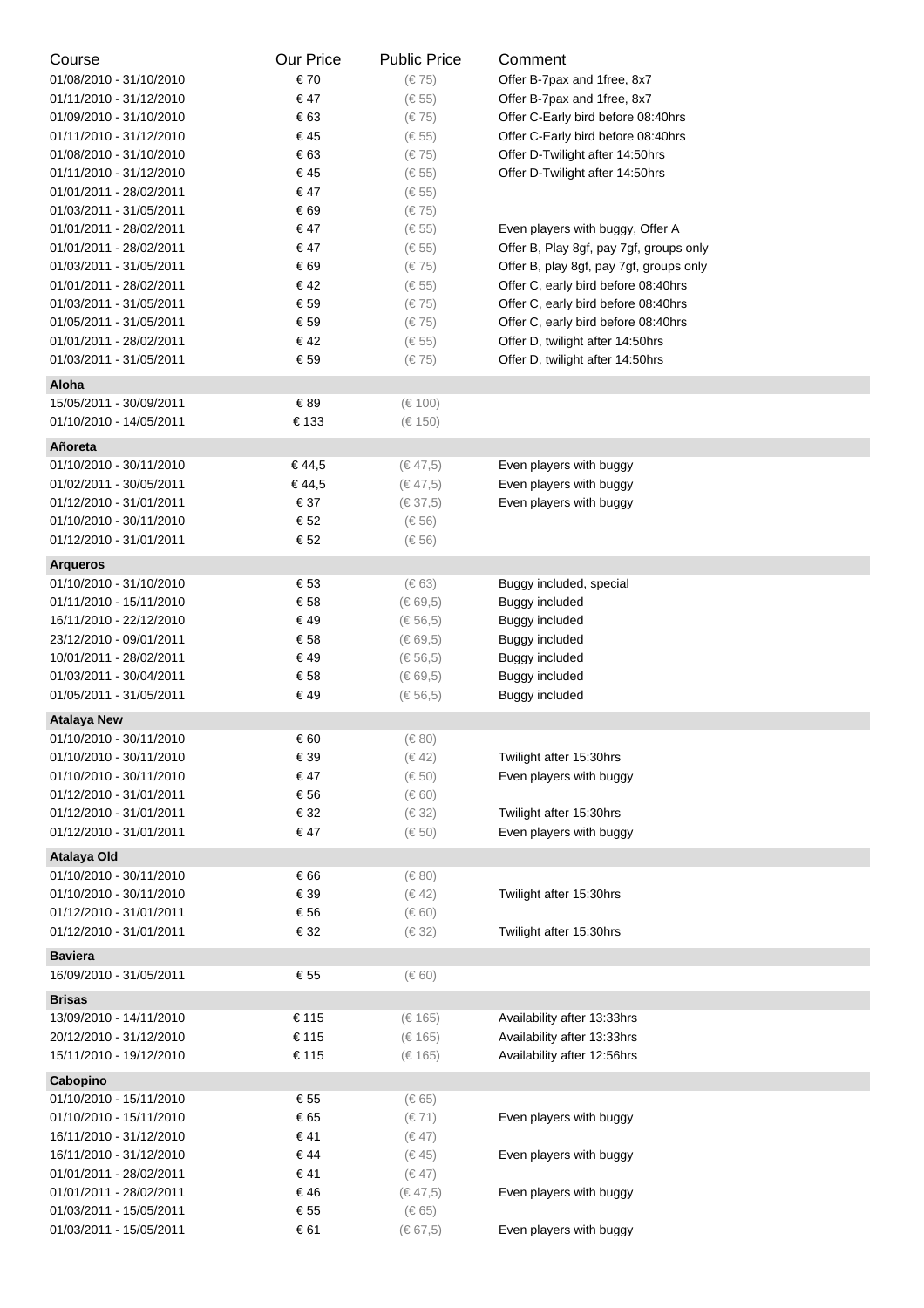| Course                  | <b>Our Price</b> | <b>Public Price</b> | Comment                                                    |
|-------------------------|------------------|---------------------|------------------------------------------------------------|
| 16/05/2011 - 30/09/2011 | € 41             | $(\in 47)$          |                                                            |
| 16/05/2011 - 30/09/2011 | € 46             | $(\in 47, 5)$       | Even players with buggy                                    |
| <b>Cala America</b>     |                  |                     |                                                            |
| 01/10/2010 - 31/10/2010 | € 68             | $(\in 72)$          |                                                            |
| 01/10/2010 - 31/10/2010 | € 68             | $(\in 72)$          | Even players with buggy before 10:00hrs                    |
| 01/10/2010 - 31/10/2010 | € 175            | (€ 180)             | 3 day pass, play all 3 courses within 14 days              |
| 01/11/2010 - 30/11/2010 | € 56             | $(\in 57)$          |                                                            |
| 01/11/2010 - 30/11/2010 | € 56             | $(\in 57)$          | Even players with buggy before 10:00hrs                    |
| 01/11/2010 - 30/11/2010 | € 145            | (€ 150)             | 3 day pass, play all 3 courses within 14 days              |
| 01/12/2010 - 31/01/2011 | €44              | (6.45)              |                                                            |
| 01/12/2010 - 31/01/2011 | € 44             | (6.45)              | Even players with buggy                                    |
| 01/02/2011 - 28/02/2011 | € 58             | $(\in 59)$          |                                                            |
| 01/04/2011 - 31/05/2011 | € 58             | $(\in 59)$          |                                                            |
| 01/02/2011 - 28/02/2011 | € 58             | $(\in 59)$          | Even players with buggy                                    |
| 01/03/2011 - 31/03/2011 | € 67             | $(\in 69)$          |                                                            |
| 01/03/2011 - 31/03/2011 | € 67             | $(\in 69)$          | Even players with buggy before 10hrs Sun-Thrs              |
| 01/04/2011 - 31/05/2011 | € 58             | $(\in 59)$          | Even players with buggy before 10hrs, Sun-Thrs             |
| 01/02/2011 - 28/02/2011 | € 151            | (€ 156)             | Even players with buggy, play 3 courses within 14 days     |
| 01/03/2011 - 31/03/2011 | € 175            | (€ 180)             | 3 course pass, play 3 courses within 14 days               |
| 01/04/2011 - 31/05/2011 | € 151            | (€ 156)             | 3 day pass, play 3 courses within 14 days                  |
| 01/03/2011 - 31/03/2011 | € 175            | (€ 180)             | Even players with buggy before 10hrs, Sun-Thrs, 3 day pass |
| 01/04/2011 - 31/05/2011 | € 151            | $(\in 156)$         | Even players with buggy before 10hrs, Sun-Thrs, 3 day pass |
| 18/04/2011 - 22/04/2011 |                  |                     | Course maintenance, spiking and improvements               |
| Cala Asia               |                  |                     |                                                            |
| 01/10/2010 - 31/10/2010 | € 68             | $(\in 72)$          |                                                            |
| 01/10/2010 - 31/10/2010 | € 68             | $(\in 72)$          | Even players with buggy before 10:00hrs                    |
| 01/10/2010 - 31/10/2010 | € 175            | (€ 180)             | 3 day pass, play all 3 courses within 14 days              |
| 01/11/2010 - 30/11/2010 | € 56             | $(\in 57)$          |                                                            |
| 01/11/2010 - 30/11/2010 | € 56             | $(\in 57)$          | Even players with buggy before 10:00hrs                    |
| 01/11/2010 - 30/11/2010 | € 145            | (€ 150)             | 3 day pass, play all 3 courses within 14 days              |
| 01/12/2010 - 31/01/2011 | € 44             | (€ 45)              |                                                            |
| 01/12/2010 - 31/01/2011 | € 44             | (6.45)              | Even players with buggy                                    |
| 01/02/2011 - 28/02/2011 | € 58             | $(\in 59)$          |                                                            |
| 01/04/2011 - 31/05/2011 | € 58             | $(\in 59)$          |                                                            |
| 01/02/2011 - 28/02/2011 | € 58             | $(\in 59)$          | Even players with buggy                                    |
| 01/03/2011 - 31/03/2011 | € 67             | $(\in 69)$          |                                                            |
| 01/03/2011 - 31/03/2011 | € 67             | $(\in 69)$          | Even players with buggy before 10hrs Sun-Thrs              |
| 01/04/2011 - 31/05/2011 | € 58             | $(\in 59)$          | Even players with buggy before 10hrs, Sun-Thrs             |
| 01/02/2011 - 28/02/2011 | € 151            | (€ 156)             | Even players with buggy, play 3 courses within 14 days     |
| 01/03/2011 - 31/03/2011 | € 175            | (€ 180)             | 3 course pass, play 3 courses within 14 days               |
| 01/04/2011 - 31/05/2011 | € 151            | (€ 156)             | 3 day pass, play 3 courses within 14 days                  |
| 01/03/2011 - 31/03/2011 | € 175            | $(\in 180)$         | Even players with buggy before 10hrs, Sun-Thrs, 3 day pass |
| 01/04/2011 - 31/05/2011 | € 151            | (€ 156)             | Even players with buggy before 10hrs, Sun-Thrs, 3 day pass |
| 02/05/2011 - 06/05/2011 |                  |                     | Course maintenance, solid tinning and improvements         |
| Cala Europa             |                  |                     |                                                            |
| 01/10/2010 - 31/10/2010 | € 68             | $(\in 72)$          |                                                            |
| 01/10/2010 - 31/10/2010 | € 68             | $(\in 72)$          | Even players with buggy before 10:00hrs                    |
| 01/10/2010 - 31/10/2010 | € 175            | (€ 180)             | 3 day pass, play all 3 courses within 14 days              |
| 01/11/2010 - 30/11/2010 | € 56             | $(\in 57)$          |                                                            |
| 01/11/2010 - 30/11/2010 | € 56             | $(\in 57)$          | Even players with buggy before 10:00hrs                    |
| 01/11/2010 - 30/11/2010 | € 145            | (€ 150)             | 3 day pass, play all 3 courses within 14 days              |
| 01/12/2010 - 31/01/2011 | € 44             | $(\in 45)$          |                                                            |
| 01/12/2010 - 31/01/2011 | € 44             | $(\in 45)$          | Even players with buggy                                    |
| 01/02/2011 - 28/02/2011 | € 58             | $(\in 59)$          |                                                            |
| 01/04/2011 - 31/05/2011 | € 58             | $(\in 59)$          |                                                            |
| 01/02/2011 - 28/02/2011 | € 58             | $(\in 59)$          | Even players with buggy                                    |
| 01/03/2011 - 31/03/2011 | € 67             | $(\in 69)$          |                                                            |
| 01/03/2011 - 31/03/2011 | € 67             | $(\in 69)$          | Even players with buggy before 10hrs Sun-Thrs              |
| 01/04/2011 - 31/05/2011 | € 58             | $(\in 59)$          | Even players with buggy before 10hrs, Sun-Thrs             |
| 01/02/2011 - 28/02/2011 | € 151            | (€ 156)             | Even players with buggy, play 3 courses within 14 days     |
| 01/03/2011 - 31/03/2011 | € 175            | (€ 180)             | 3 course pass, play 3 courses within 14 days               |
| 01/04/2011 - 31/05/2011 | € 151            | (€ 156)             | 3 day pass, play 3 courses within 14 days                  |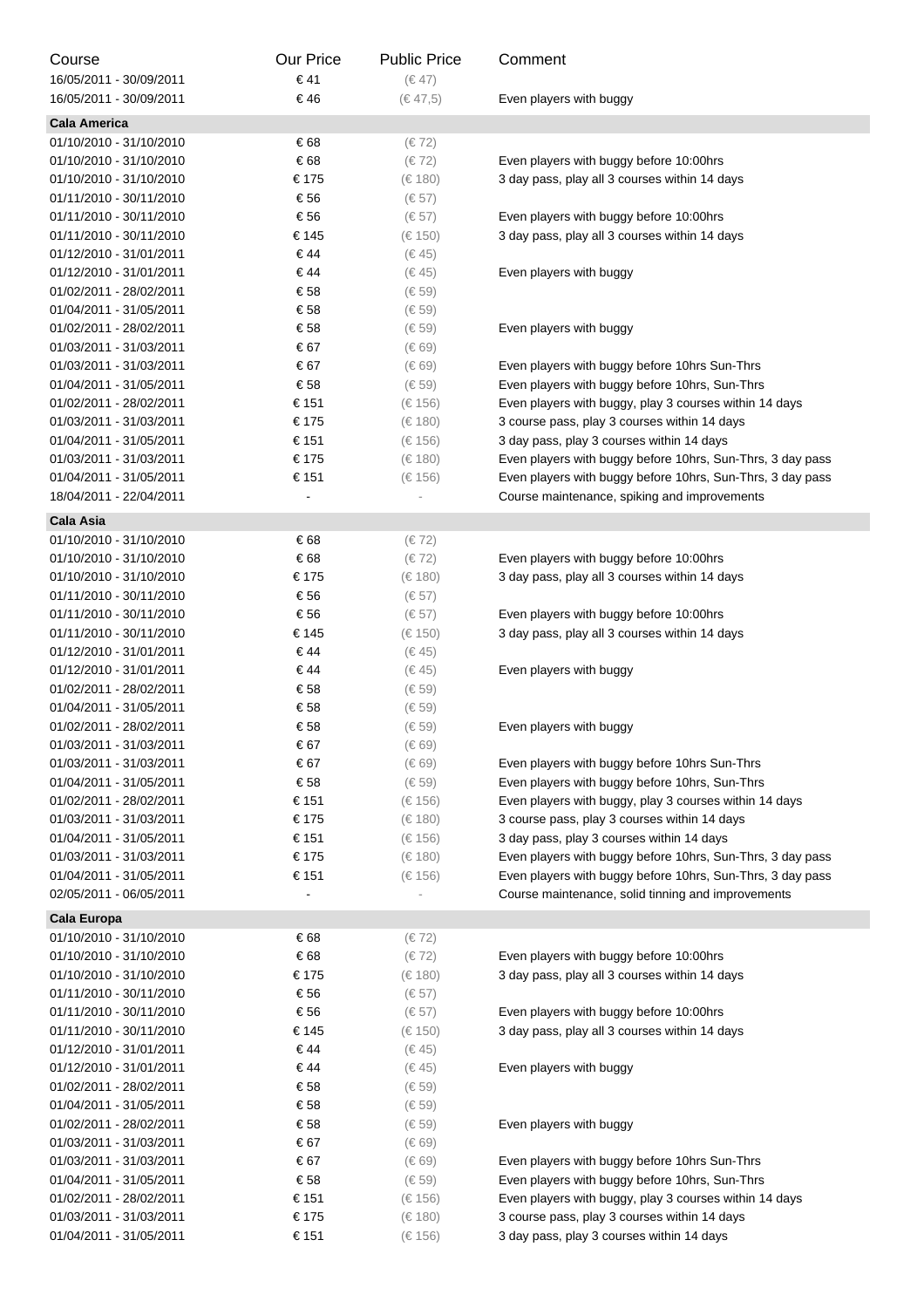| Course                                      | Our Price      | <b>Public Price</b> | Comment                                                    |
|---------------------------------------------|----------------|---------------------|------------------------------------------------------------|
| 01/03/2011 - 31/03/2011                     | € 175          | $(\in 180)$         | Even players with buggy before 10hrs, Sun-Thrs, 3 day pass |
| 01/04/2011 - 31/05/2011                     | € 151          | (€ 156)             | Even players with buggy before 10hrs, Sun-Thrs, 3 day pass |
| 16/05/2011 - 20/05/2011                     |                |                     | Course maintenance, solid tinning and improvements         |
| Calanova                                    |                |                     |                                                            |
| 01/10/2010 - 15/11/2010                     | € 59           | $(\in 75)$          | Buggy included                                             |
| 16/11/2010 - 28/02/2011                     | € 45           | $(\in 55)$          | Buggy included                                             |
| 16/05/2011 - 30/09/2011                     | € 45           | $(\in 55)$          | Buggy included                                             |
| 01/03/2011 - 15/05/2011                     | € 59           | $(\in 75)$          | Buggy included                                             |
| 16/11/2010 - 28/02/2011                     | € 45           | $(\in 55)$          | Buggy included, Offer 8x7, groups 8 players or more        |
| 16/05/2011 - 30/09/2011                     | € 45           | $(\in 55)$          | Buggy included, Offer 8x7, groups 8 players or more        |
| 01/03/2011 - 15/05/2011                     | € 59           | $(\in 75)$          | Buggy included, Offer 8x7, groups 8 players or more        |
| 01/12/2010 - 31/01/2011                     | € 45           | $(\in 55)$          | Buggy included, Offer 4x3, valid for groups of 4 players   |
| 01/10/2010 - 15/11/2010                     | € 59           | $(\in 75)$          | Buggy included, Offer 8x7, groups 8 players or more        |
|                                             |                |                     |                                                            |
| Cañada                                      |                |                     |                                                            |
| 01/10/2010 - 30/11/2010                     | €48            | $(\in 58)$          |                                                            |
| 01/10/2010 - 30/11/2010                     | € 40           | (€ 45)              | Even players                                               |
| 01/12/2010 - 31/12/2010                     | € 44           | $(\in 50)$          |                                                            |
| 01/12/2010 - 31/12/2010                     | € 35           | $(\in 37, 5)$       | Even players                                               |
| <b>Casares</b>                              |                |                     |                                                            |
| 01/01/2010 - 31/12/2010                     | € 23           | $(\in 25)$          | 9 hole course, price 9 holes                               |
| 01/01/2010 - 31/12/2010                     | € 32           | $(\in 35)$          | 9 hole course, x 2 ronds                                   |
| 01/01/2010 - 31/12/2010                     | € 26           | (€ 27,5)            | Buggy sharing 9 holes before 9hr and after 14hrs           |
| 01/01/2010 - 31/12/2010                     | € 28           | $(\in 30)$          | Even players with buggy 9 holes                            |
| 01/01/2010 - 31/12/2010                     | € 38           | $(\in 40)$          | Even players with buggy 2 x 9 holes                        |
| 01/01/2010 - 31/12/2010                     | € 33           | $(\in 35)$          | Buggy sharing 2x9holes before 9hrs and after 14hrs         |
| Chaparral                                   |                |                     |                                                            |
| 01/10/2010 - 15/11/2010                     | € 65           | $(\in 70)$          |                                                            |
| 16/11/2010 - 31/12/2010                     | €48            | $(\in 50)$          |                                                            |
| 01/10/2010 - 15/11/2010                     | € 67           | $(\in 85)$          | Even players with buggy                                    |
| 16/11/2010 - 31/12/2010                     | €48            | $(\in 50)$          | Even players with buggy                                    |
| 01/01/2011 - 21/02/2011                     | € 55           | $(\in 60)$          | Buggy included                                             |
| 01/01/2011 - 21/02/2011                     | € 47           | $(\in 50)$          | Buggy included, twilight after 14hrs                       |
| 22/02/2011 - 15/05/2011                     | € 69           | $(\in 80)$          | Buggy included                                             |
| 22/02/2011 - 15/05/2011                     | € 55           | (€ 58)              | Buggy included, twilight after 14hrs                       |
| 16/05/2011 - 23/09/2011                     | € 55           | (€ 60)              | Buggy included                                             |
| 16/05/2011 - 23/09/2011                     | € 47           | $(\in 50)$          | Buggy included, twilight after 14hrs                       |
| 01/10/2010 - 15/11/2010                     | € 55           | $(\in 58)$          | Buggy included, twilight after 14hrs                       |
| 16/11/2010 - 31/12/2010                     | € 47           | $(\in 50)$          | Buggy included, twilight after 14hrs                       |
| Dama de Noche                               |                |                     |                                                            |
| 01/01/2010 - 31/12/2010                     | € 28           | $(\in 28)$          | 9 hole course, price 9 holes                               |
| 01/01/2010 - 31/12/2010                     | € 35           | $(\in 39)$          | 9 hole course, price 2 x 9 holes                           |
|                                             |                |                     |                                                            |
| Doña Julia<br>08/03/2010 - 31/08/2011       | $\blacksquare$ | ÷,                  | Course CLOSED until further notice                         |
|                                             |                |                     |                                                            |
| <b>Duquesa</b>                              |                |                     |                                                            |
| 01/10/2010 - 31/12/2010                     | € 43           | $(\in 65)$          | Discount buggy rate, only 12€, pay at course               |
| <b>Estepona</b>                             |                |                     |                                                            |
| 01/10/2010 - 14/11/2010                     | € 47           | (€ 42)              |                                                            |
| 01/10/2010 - 14/11/2010                     | € 47           | $(\in 49, 5)$       | Buggy included twilight after 13hrs                        |
| 15/11/2010 - 28/02/2011                     | € 37           | $(\in 39)$          |                                                            |
| 15/11/2010 - 28/02/2011                     | € 37           | $(\in 39)$          | Buggy included                                             |
| 15/05/2010 - 28/02/2011                     | € 149          | (€ 149)             | 1 week unlimited golf                                      |
| 01/10/2010 - 14/11/2010                     | € 52           | $(\in 65)$          | Buggy included                                             |
| <b>Finca Cortesin</b>                       |                |                     |                                                            |
| 01/01/2010 - 31/12/2010                     | € 105          | (€ 135)             | Group price 16 players or more                             |
| 10/02/2010 - 31/12/2010                     | € 125          | (€ 155)             | Even players with buggy                                    |
| 10/02/2010 - 31/12/2010                     | € 109          | (€ 135)             | Host of Volvo World Match Play                             |
|                                             |                |                     |                                                            |
| <b>Flamingos</b><br>01/10/2010 - 30/11/2010 | €75            | (€ 105)             |                                                            |
| 01/10/2010 - 30/11/2010                     | € 94           | (€ 140)             | Buggy included                                             |
| 01/10/2010 - 30/11/2010                     | € 83           | (€ 122,5)           | Even players with buggy                                    |
|                                             |                |                     |                                                            |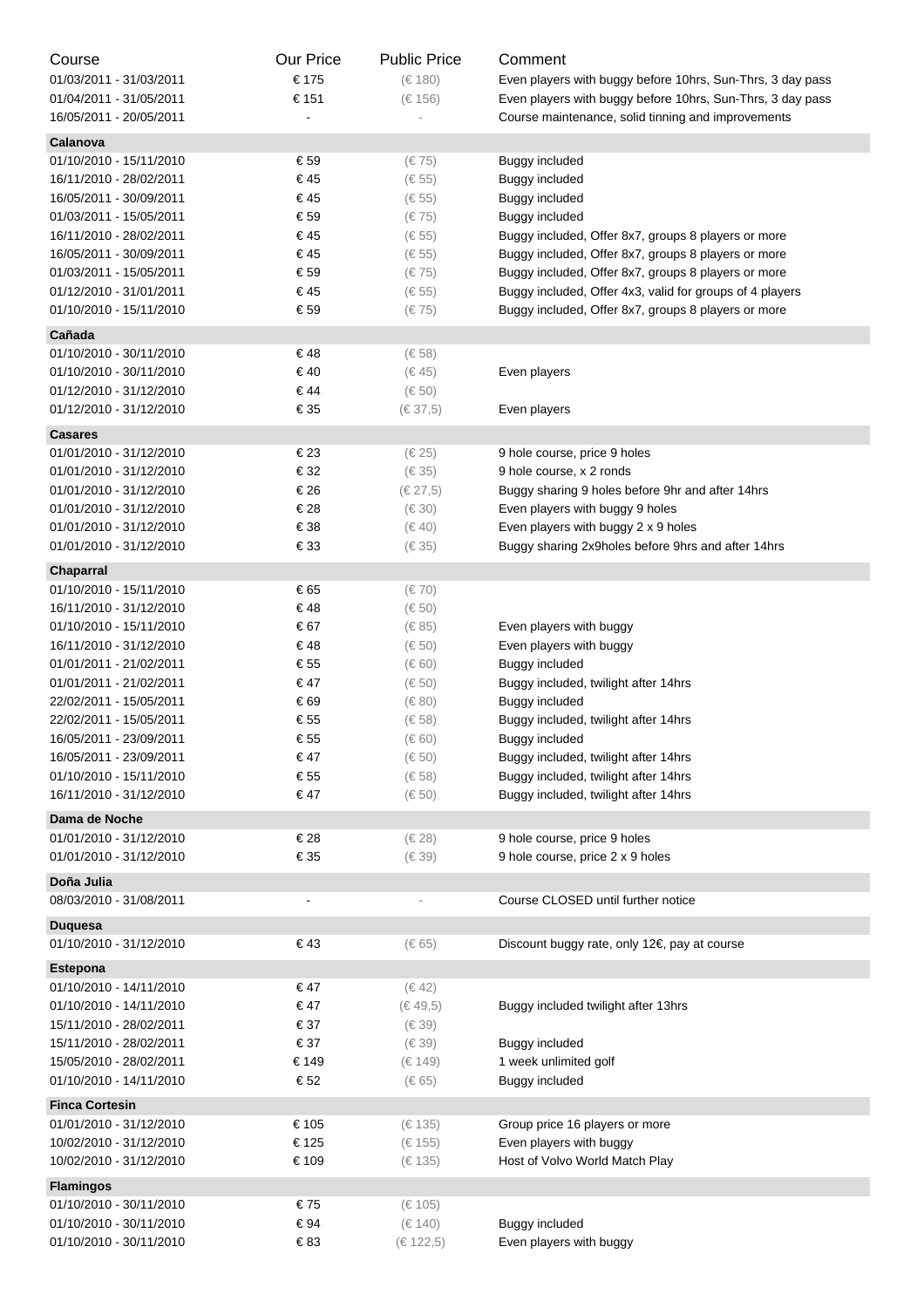| Course                                             | <b>Our Price</b> | <b>Public Price</b>      | Comment                                                   |
|----------------------------------------------------|------------------|--------------------------|-----------------------------------------------------------|
| 20/09/2010 - 04/10/2010                            |                  |                          | Course maintenance spiking 20.9-4.10 with recovery period |
| 01/12/2010 - 31/12/2010                            | € 58             | $(\in 80)$               | included                                                  |
| 01/12/2010 - 31/12/2010                            | € 68             | (€ 92,5)                 | Even players with buggy                                   |
| 01/12/2010 - 31/12/2010                            | €78              | (€ 105)                  | Buggy included                                            |
| 15/02/2011 - 16/05/2011                            | €75              | (€ 105)                  |                                                           |
| 15/02/2011 - 16/05/2011                            | € 85             | (€ 122,5)                | Even players with buggy                                   |
| 15/02/2011 - 16/05/2011                            | € 98             | (€ 140)                  | Buggy included                                            |
| 01/01/2011 - 14/02/2011                            | € 58             | $(\in 80)$               |                                                           |
| 17/05/2011 - 30/09/2011                            | € 58             | $(\in 80)$               |                                                           |
| 01/01/2011 - 14/02/2011                            | € 68             | (€ 92,5)                 | Even players with buggy                                   |
| 17/05/2011 - 30/09/2011                            | € 68             | (€ 92,5)                 | Even players with buggy                                   |
| 01/01/2011 - 14/02/2011                            | €78              | (€ 105)                  | Buggy included                                            |
| 17/05/2011 - 30/09/2011                            | €78              | (€ 105)                  | Buggy included                                            |
| 15/02/2011 - 16/05/2011                            | € 69             | (€ 105)                  | Group price 12pax or more                                 |
| 01/01/2011 - 14/02/2011                            | € 55             | $(\in 80)$               | Group price 12pax or more                                 |
| 17/05/2011 - 30/09/2011                            | € 55             | $(\in 80)$               | Group price 12pax or more                                 |
| <b>Guadalhorce</b>                                 |                  |                          |                                                           |
| 01/10/2010 - 31/05/2011                            | € 54             | $(\in 58)$               |                                                           |
| Higueral                                           |                  |                          |                                                           |
| 01/09/2010 - 31/12/2010                            | € 38             | $(\in 45)$               | 9 hole course, all day price                              |
| 01/09/2010 - 31/12/2010                            | €48              | $(\in 65)$               | <b>Buggy included</b>                                     |
| Lauro                                              |                  |                          |                                                           |
| 16/09/2010 - 31/05/2011                            | € 53             | $(\in 56)$               |                                                           |
| 16/09/2010 - 31/05/2011                            | € 42             | $(\in 44)$               | Twilight after 15:00hrs                                   |
| 16/09/2010 - 31/05/2011                            | € 61             | (€ 62,5)                 | Even players with buggy                                   |
| 16/09/2010 - 31/05/2011                            | € 56             | $(\in 49)$               | Group price 10 players or more                            |
| Magna Marbella                                     |                  |                          |                                                           |
| 01/11/2008 - 31/12/2010                            | € 14             | (€ 15)                   | 9 holes                                                   |
| 01/11/2006 - 31/12/2010                            | € 20             | $(\in 21)$               | 2 x 9 holes                                               |
| <b>Marbella</b>                                    |                  |                          |                                                           |
| 01/12/2010 - 31/01/2011                            | € 45             | $(\in 49)$               | Buggy included                                            |
| 01/10/2010 - 30/11/2010                            | € 58             | $(\in 65)$               | <b>Buggy included</b>                                     |
| 01/02/2011 - 31/05/2011                            | € 58             | (€ 65)                   | Buggy included                                            |
| <b>Marbella Club Resort</b>                        |                  |                          |                                                           |
| 15/09/2010 - 01/12/2010                            | € 84             | (€ 100)                  |                                                           |
| 01/12/2010 - 01/03/2011                            | € 74             | $(\in 80)$               |                                                           |
| 01/03/2011 - 15/05/2011                            | € 84             | $(\in 100)$              |                                                           |
| <b>Mijas Lagos</b>                                 |                  |                          |                                                           |
| 01/10/2010 - 31/10/2010                            | € 66             | $(\in 69)$               | Offer 8x7 available                                       |
| 01/11/2010 - 30/11/2010                            | € 58             | $(\in 64)$               | Offer 8x7 available                                       |
| 01/12/2010 - 31/01/2011                            | $\in$ 47         | $(\in 50)$               |                                                           |
| 01/02/2011 - 28/02/2011<br>01/03/2011 - 31/03/2011 | € 56<br>€ 66     | $(\in 60)$<br>$(\in 69)$ | Offer 8x7 available<br>Offer 8x7 available                |
| 01/04/2011 - 30/04/2011                            | € 58             | $(\in 64)$               | Offer 8x7 available                                       |
| 01/05/2011 - 31/05/2011                            | € 56             | $(\in 60)$               | Offer 8x7 available                                       |
| 01/12/2010 - 31/01/2011                            | $\in$ 47         | (€ 47,5)                 | Even players with buggy                                   |
| 01/06/2010 - 31/05/2011                            | € 40             | $(\in 40)$               | Early bird before 09:00hrs                                |
| 01/10/2010 - 31/10/2010                            | € 40             | $(\in 40)$               | Twilight after 15:30hrs                                   |
| 01/11/2010 - 30/11/2010                            | € 40             | $(\in 40)$               | Twilight after 15:00hrs                                   |
| 01/12/2010 - 31/01/2011                            | € 40             | $(\in 40)$               | Twilight after 14:30hrs                                   |
| 01/02/2011 - 28/02/2011                            | $\in$ 40         | $(\in 40)$               | Twilight after 15:00hrs                                   |
| 01/03/2011 - 31/03/2011                            | $\in$ 40         | $(\in 40)$               | Twilight after 15:30hrs                                   |
| 01/04/2011 - 31/05/2011                            | $\in$ 40         | $(\in 40)$               | Twilight after 16:00hrs                                   |
| 01/11/2010 - 30/11/2010                            | € 58             | $(\in 64)$               |                                                           |
| 01/04/2011 - 30/04/2011                            | € 58             | $(\in 64)$               |                                                           |
| 01/10/2010 - 31/10/2010                            | € 66             | $(\in 69)$               |                                                           |
| 01/03/2011 - 31/03/2011                            | € 66             | $(\in 69)$               |                                                           |
| 01/02/2011 - 28/02/2011                            | € 56             | $(\in 60)$               |                                                           |
| 01/05/2011 - 31/05/2011                            | € 56             | $(\in 60)$               |                                                           |
| <b>Mijas Olivos</b>                                |                  |                          |                                                           |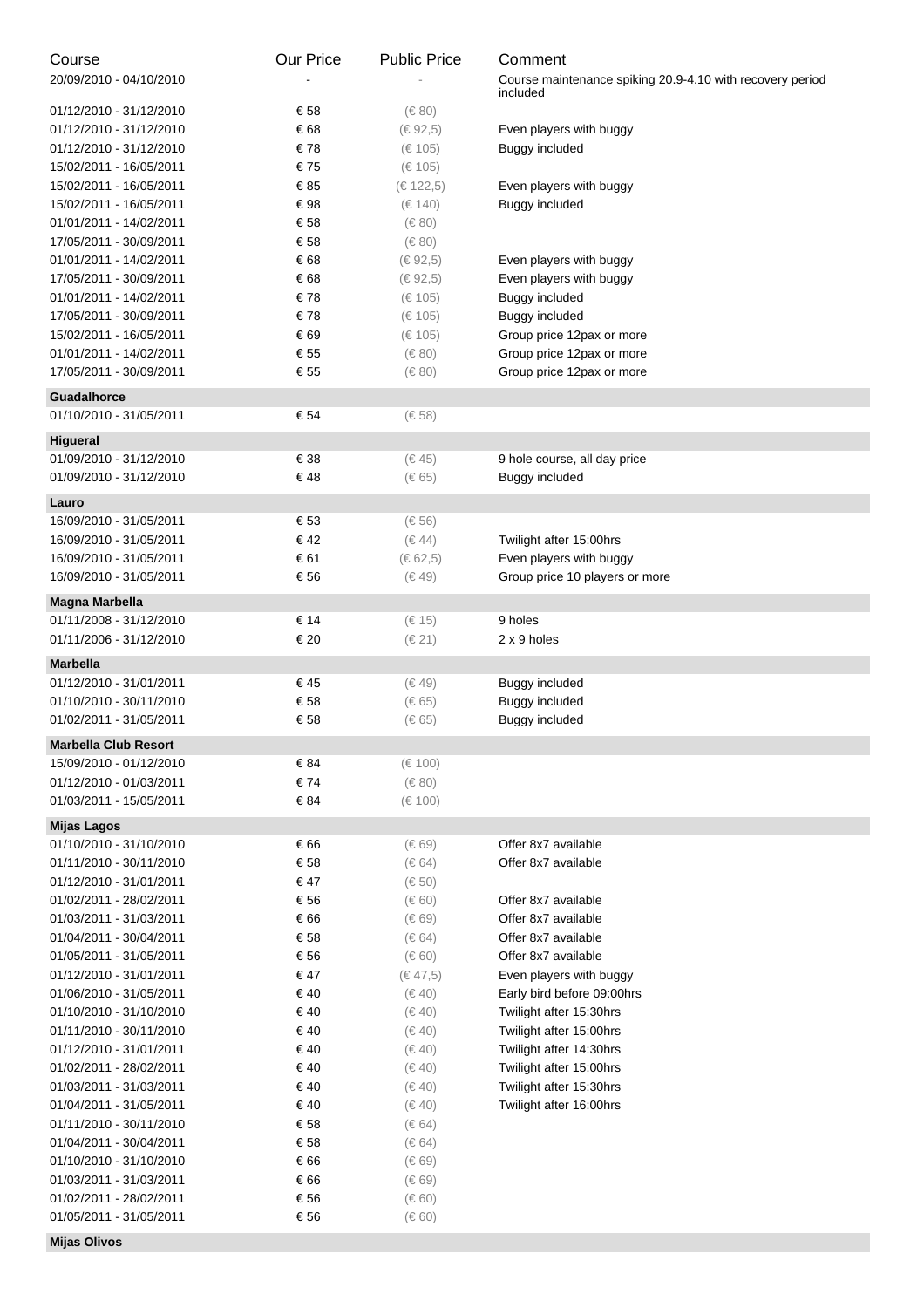| Course                                             | Our Price    | <b>Public Price</b>       | Comment                                             |
|----------------------------------------------------|--------------|---------------------------|-----------------------------------------------------|
| 01/10/2010 - 31/10/2010                            | € 66         | $(\in 69)$                | Offer 8x7 available                                 |
| 01/11/2010 - 30/11/2010                            | € 58         | $(\in 64)$                | Offer 8x7 available                                 |
| 01/12/2010 - 31/01/2011                            | € 47         | $(\in 50)$                |                                                     |
| 01/02/2011 - 28/02/2011                            | € 56         | $(\in 60)$                | Offer 8x7 available                                 |
| 01/03/2011 - 31/03/2011                            | € 66         | $(\in 69)$                | Offer 8x7 available                                 |
| 01/04/2011 - 30/04/2011                            | € 58         | $(\in 64)$                | Offer 8x7 available                                 |
| 01/05/2011 - 31/05/2011                            | € 56         | $(\in 60)$                | Offer 8x7 available                                 |
| 01/12/2010 - 31/01/2011                            | € 47         | (€ 47,5)                  | Even players with buggy                             |
| 01/10/2010 - 31/10/2010                            | € 40         | $(\in 40)$                | Twilight after 15:30hrs                             |
| 01/11/2010 - 30/11/2010                            | € 40         | $(\in 40)$                | Twilight after 15:00hrs                             |
| 01/12/2010 - 31/01/2011                            | € 40         | $(\in 40)$                | Twilight after 14:30hrs                             |
| 01/03/2011 - 31/03/2011                            | € 40         | $(\in 40)$                | Twilight after 15:30hrs                             |
| 01/04/2011 - 31/05/2011                            | € 40         | $(\in 40)$                | Twilight after 16:00hrs                             |
| 01/06/2010 - 31/05/2011                            | € 40<br>€ 58 | $(\in 40)$                | Early bird before 09:00hrs                          |
| 01/11/2010 - 30/11/2010<br>01/04/2011 - 30/04/2011 | € 58         | $(\in 64)$<br>$(\in 64)$  |                                                     |
| 01/10/2010 - 31/10/2010                            | € 66         | $(\in 69)$                |                                                     |
| 01/03/2011 - 31/03/2011                            | € 66         | $(\in 69)$                |                                                     |
| 01/02/2011 - 28/02/2011                            | € 56         | $(\in 60)$                |                                                     |
| 01/05/2011 - 31/05/2011                            | € 56         | $(\in 60)$                |                                                     |
|                                                    |              |                           |                                                     |
| <b>Miraflores</b><br>15/09/2010 - 30/11/2010       | € 52         |                           |                                                     |
| 15/09/2010 - 30/11/2010                            | € 59         | (€ 62,5)<br>$(\in 72, 5)$ | Even players with buggy                             |
| 15/09/2010 - 30/11/2010                            | € 62         | (€ 75,8)                  | Buggy included                                      |
| 01/12/2010 - 14/02/2011                            | € 37         | (€ 45)                    |                                                     |
| 01/12/2010 - 14/02/2011                            | € 47         | $(\in 55)$                | Even players with buggy                             |
| 01/12/2010 - 14/02/2011                            | € 49         | (€ 58,33)                 | Buggy included                                      |
| 15/02/2011 - 31/05/2011                            | € 52         | (€ 62,5)                  |                                                     |
| 15/02/2011 - 31/05/2011                            | € 59         | $(\in 72, 5)$             | Even players with buggy                             |
| 15/02/2011 - 31/05/2011                            | € 62         | (€75,83)                  | Buggy included                                      |
| <b>Monte Mayor</b>                                 |              |                           |                                                     |
| 01/10/2010 - 31/10/2010                            | € 64         | (€75)                     | Buggy included                                      |
| 01/11/2010 - 31/12/2010                            | €48          | $(\in 55)$                | Buggy included                                      |
| 01/10/2010 - 31/10/2010                            | € 64         | $(\in 75)$                | With buggy 8x7 offer - 7pax and 1 free              |
| 01/11/2010 - 31/12/2010                            | € 48         | $(\in 55)$                | Buggy included, offer 8x7-7pax and 1 free           |
| 01/03/2011 - 31/05/2011                            | $\in$ 69     | $(\in 80)$                | Buggy included                                      |
| 01/02/2011 - 28/02/2011                            | € 61         | $(\in 69)$                | Buggy included                                      |
| 01/01/2011 - 31/01/2011                            | € 50         | $(\in 59)$                | Buggy included                                      |
| <b>Naranjos</b>                                    |              |                           |                                                     |
| 16/09/2010 - 30/11/2010                            | € 69         | $(\in 88)$                |                                                     |
| 01/12/2010 - 31/01/2011                            | € 55         | $(\in 68)$                |                                                     |
| 01/12/2010 - 31/01/2011                            | € 58         | $(\in 65)$                | Even players with buggy                             |
| 01/02/2011 - 31/05/2011                            | € 69         | $(\in 88)$                |                                                     |
| <b>Parador OLD course</b>                          |              |                           |                                                     |
| 01/10/2010 - 30/11/2010                            | € 55         | $(\in 72)$                |                                                     |
| 01/10/2010 - 30/11/2010                            | € 50         | $(\in 67)$                | Group price 8 players or more                       |
| 01/10/2010 - 30/11/2010                            | € 39         | (6.45)                    | Twilight after 16:00hrs                             |
| 01/10/2010 - 30/11/2010                            | € 37         | $(\in 40)$                | Early bird 9 holes before 09:30hrs                  |
| 01/02/2011 - 31/05/2011                            | € 37         | $(\in 40)$                | Early bird 9 holes before 09:30hrs                  |
| 01/02/2011 - 31/05/2011                            | € 39         | (6.45)                    | Twilight after 16:00hrs                             |
| 01/02/2011 - 31/05/2011                            | € 50         | $(\in 67)$                | Group price 8 players or more                       |
| 01/02/2011 - 31/05/2011                            | € 55         | $(\in 72)$                |                                                     |
| 01/12/2010 - 31/01/2011                            | €46<br>€43   | $(\in 56)$                |                                                     |
| 01/12/2010 - 31/01/2011<br>01/12/2010 - 31/01/2011 | € 34         | $(\in 52)$<br>$(\in$ 38)  | Groups 8 players or more<br>Twilight after 16:00hrs |
| 01/12/2010 - 31/01/2011                            | € 27         | $(\in$ 31)                | Early bird 9 holes before 09:30hrs                  |
|                                                    |              |                           |                                                     |
| Paraiso                                            |              |                           |                                                     |
| 01/06/2010 - 14/10/2010<br>01/06/2010 - 14/10/2010 | €44<br>€ 34  | $(\in 49)$<br>$(\in 35)$  | Early bird before 08:32hrs, book 24hrs before       |
| 01/06/2010 - 14/10/2010                            | € 50         | $(\in 55)$                | Even players with buggy                             |
| 15/10/2010 - 21/11/2010                            | € 69         | $(\in 79)$                |                                                     |
|                                                    |              |                           |                                                     |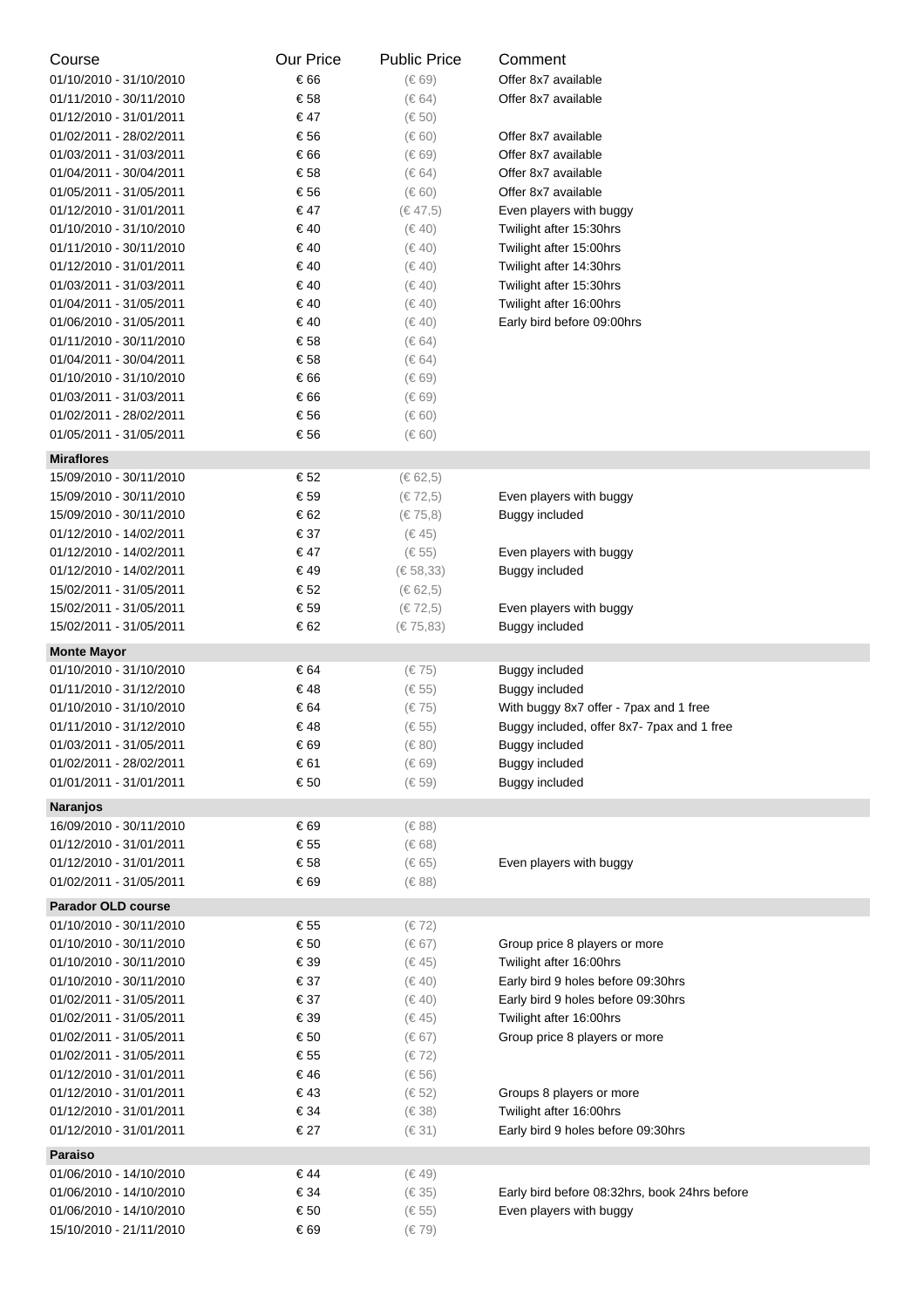| Course                                   | <b>Our Price</b> | <b>Public Price</b> | Comment                                       |
|------------------------------------------|------------------|---------------------|-----------------------------------------------|
| 15/10/2010 - 21/11/2010                  | € 62             | $(\in 79)$          | Even 4 balls                                  |
| 15/10/2010 - 21/11/2010                  | € 44             | (6.45)              | Early bird before 08:32hrs, book 24hrs before |
| 15/10/2010 - 21/11/2010                  | € 44             | $(\in 45)$          | Twilight after 14:30hrs                       |
| 16/09/2010 - 14/10/2010                  | € 34             | $(\in$ 35)          | Twilight after 14:30hrs                       |
| 15/10/2010 - 21/11/2010                  | €72              | $(\in 79)$          | Even players with buggy                       |
| 22/11/2010 - 14/02/2011                  | € 44             | $(\in 49)$          |                                               |
| 22/11/2010 - 14/02/2011                  | € 34             | $(\in$ 35)          | Early bird before 08:32hrs, book 24hrs before |
| 22/11/2010 - 14/02/2011                  | € 34             | $(\in$ 35)          | Twilight after 14:30hrs                       |
| 22/11/2010 - 14/02/2011                  | € 50             | $(\in 55)$          | Even players with buggy                       |
| 15/02/2011 - 31/05/2011                  | € 69             | $(\in 79)$          |                                               |
| 15/02/2011 - 31/05/2011                  | € 44             | $(\in 45)$          | Early bird before 08:32hrs, book 24hrs before |
| 15/02/2011 - 31/05/2011                  | €72              | $(\in 79)$          | Even players with buggy                       |
| 15/02/2011 - 01/03/2011                  | € 44             | $(\in 45)$          | Twilight after 14:30hrs                       |
| 02/03/2011 - 31/05/2011                  | € 44             | (6.45)              | Twilight after 15:00hrs                       |
| Quinta                                   |                  |                     |                                               |
| 01/09/2010 - 30/11/2010                  | €72              | $(\in 90)$          |                                               |
| 01/12/2010 - 31/12/2010                  | € 63             | $(\in 77)$          |                                               |
| 01/02/2011 - 31/05/2011                  | €73              | (€ 92)              |                                               |
| 01/01/2011 - 31/01/2011                  | € 65             | $(\in 80)$          |                                               |
| 01/12/2010 - 31/12/2010                  | € 68             | $(\in 80)$          | Buggy included                                |
|                                          | € 68             |                     |                                               |
| 01/01/2011 - 31/01/2011                  |                  | $(\in 80)$          | Buggy included                                |
| 01/09/2010 - 30/11/2010                  | €78              | (€ 100)             | Buggy included                                |
| 01/02/2011 - 31/05/2011                  | €78              | (€ 100)             | Buggy included                                |
| 11/10/2010 - 17/10/2010                  |                  |                     | Course Closed 11-17.10.10 Senior Masters      |
| Reserva                                  |                  |                     |                                               |
| 08/06/2010 - 31/12/2010                  | € 105            | (€ 160)             | Buggy included                                |
| 01/01/2011 - 31/12/2011                  | € 120            | (€ 160)             |                                               |
| Resina                                   |                  |                     |                                               |
| 01/04/2010 - 31/12/2010                  | € 11             | (€ 12)              | 9 holes                                       |
| 01/04/2010 - 31/12/2010                  | € 18             | (€ 19)              | 2 x 9 holes                                   |
| 01/04/2010 - 31/12/2010                  | € 21             | $(\in 22)$          | 9 holes and daily lunch menu                  |
| 01/04/2010 - 31/12/2010                  | € 28             | $(\in 29)$          | 2 x 9 holes and daily lunch menu              |
| 01/04/2010 - 31/12/2010                  | € 13             | (€ 14)              | 9 holes, drink and tapa                       |
| 01/04/2010 - 31/12/2010                  | € 20             | $(\in 21)$          | 2 x 9 holes, drink and tapa                   |
| 01/04/2010 - 31/12/2010                  | € 16             | $(\in 17)$          | 9 holes with breakfast                        |
| 01/04/2010 - 31/12/2010                  | € 23             | $(\in 24)$          | 2 x 9 holes and breakfast                     |
| <b>Rio Real</b>                          |                  |                     |                                               |
| 01/10/2010 - 31/10/2010                  | €75              | (€ 100)             |                                               |
| 01/11/2010 - 28/02/2011                  | € 55             | $(\in 60)$          |                                               |
| 01/11/2010 - 28/02/2011                  | € 58             | $(\in 60)$          | Even players with buggy                       |
| 01/10/2010 - 31/10/2010                  | € 75             | $(\in 80)$          | Even players with buggy                       |
| 01/10/2010 - 31/10/2010                  | €75              | $(\in 80)$          | Buggy included, min 3pax                      |
| 01/11/2010 - 28/02/2011                  | € 62             | $(\in 65)$          | Buggy included min 3pax                       |
| 01/03/2011 - 31/05/2011                  | € 75             | (€ 100)             |                                               |
| 01/03/2011 - 31/05/2011                  | €75              | $(\in 80)$          | Even players with buggy                       |
| 01/03/2011 - 31/05/2011                  | €75              | $(\in 80)$          | Buggy included, minimum 3 players             |
| San Roque New                            |                  |                     |                                               |
| 01/10/2010 - 31/10/2010                  | € 66             | (€75)               |                                               |
| 01/11/2010 - 31/12/2010                  | € 65             | $(\in 70)$          | Even players with buggy                       |
| 01/11/2010 - 31/12/2010                  | € 165            | (€ 190)             | 4 Ball combo with buggy Old and New course    |
| 01/10/2010 - 31/10/2010                  | € 210            | (€ 235)             | 4 Ball combo with buggy Old and New course    |
| 01/11/2010 - 31/12/2010                  | € 55             | $(\in 60)$          |                                               |
|                                          |                  |                     |                                               |
| San Roque Old<br>01/11/2010 - 31/12/2010 | € 105            |                     |                                               |
|                                          |                  | (€ 120)             |                                               |
| 01/10/2010 - 31/10/2010                  | € 135            | (€ 160)             |                                               |
| 01/11/2010 - 31/12/2010                  | € 115            | (€ 130)             | Even players with buggy                       |
| 01/11/2010 - 31/12/2010                  | € 165            | (€ 190)             | 4 Ball combo with buggy Old and New course    |
| 01/10/2010 - 31/10/2010                  | € 210            | (€ 235)             | 4 Ball combo with buggy Old and New course    |
| Santa Clara                              |                  |                     |                                               |
| 06/09/2010 - 30/11/2010                  | € 64             | $(\in 75)$          | <b>Buggy included</b>                         |
| 01/12/2010 - 31/12/2010                  | €78              | $(\in 84)$          | Buggy included                                |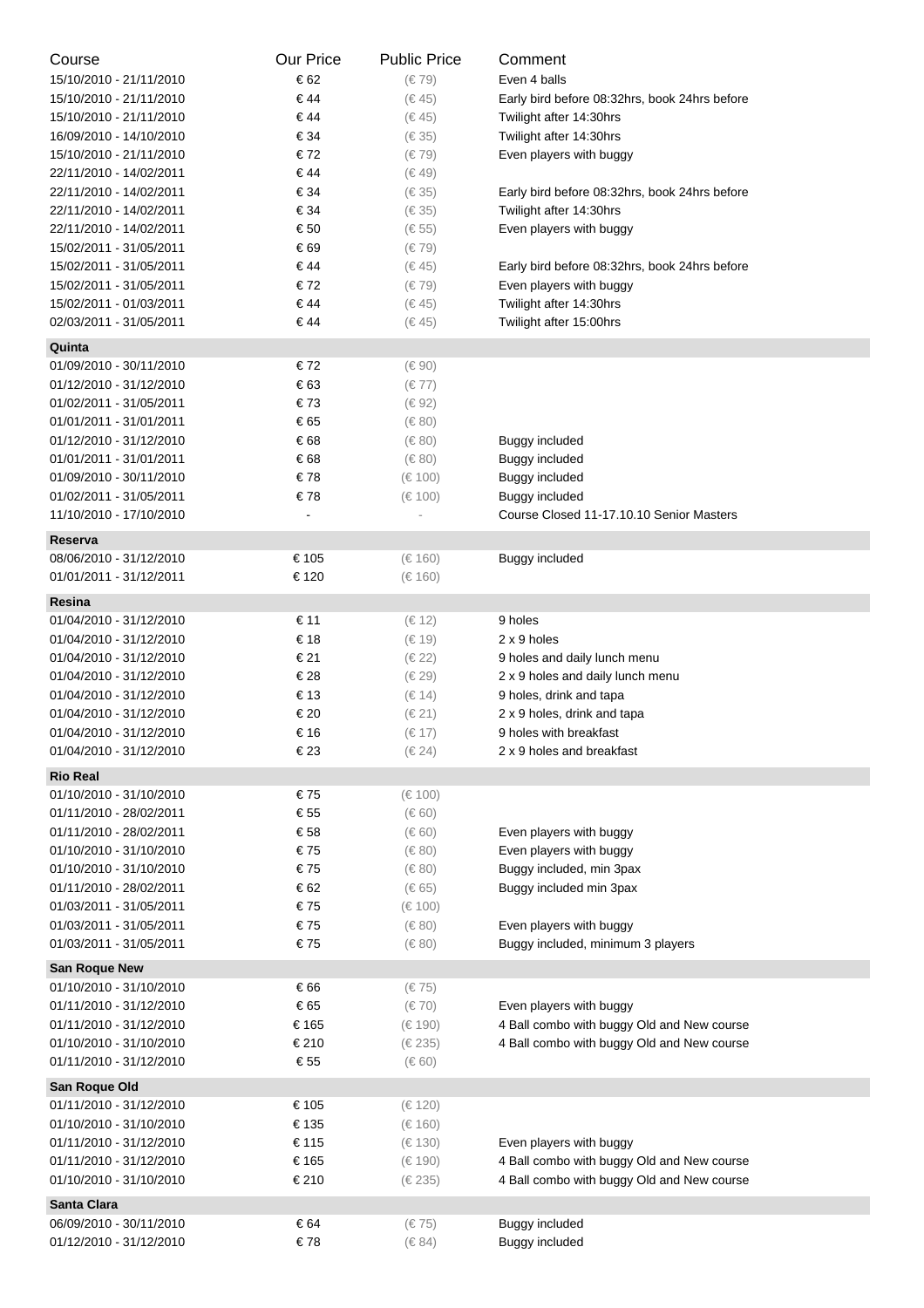| Course                     | <b>Our Price</b>         | <b>Public Price</b> | Comment                                                             |
|----------------------------|--------------------------|---------------------|---------------------------------------------------------------------|
| 01/12/2010 - 31/12/2010    | € 52                     | $(\in 55)$          | Even players with buggy                                             |
| 06/09/2010 - 30/11/2010    | €75,5                    | $(\in 86)$          | Buggy included and food                                             |
| 01/12/2010 - 31/12/2010    | €89                      | $(\in 95)$          | Buggy included and food                                             |
| 01/12/2010 - 31/12/2010    | € 63                     | $(\in 66)$          | Even players with buggy and food                                    |
| <b>Santa Maria</b>         |                          |                     |                                                                     |
| 01/10/2010 - 30/11/2010    | € 59                     | $(\in 65)$          |                                                                     |
| 01/12/2010 - 31/01/2011    | € 46                     | (€ 48,5)            |                                                                     |
|                            |                          |                     |                                                                     |
| <b>Santana</b>             |                          |                     |                                                                     |
| 06/09/2010 - 24/10/2010    | € 93                     | (€ 100)             |                                                                     |
| 25/10/2010 - 31/10/2010    | € 77                     | $(\in 80)$          |                                                                     |
| 29/11/2010 - 23/12/2010    | € 62                     | $(\in 65)$          | Buggy included                                                      |
| 26/12/2010 - 27/02/2011    | € 77                     | $(\in 80)$          |                                                                     |
| 01/11/2010 - 28/11/2010    | € 93                     | (€ 100)             |                                                                     |
| 06/09/2010 - 24/10/2010    | € 65                     | $(\in 67, 5)$       | Buggy included between 08:00-09:00hrs                               |
| 06/09/2010 - 24/10/2010    | €78                      | $(\in 80)$          | Buggy included between 09:10-10:00hrs                               |
| 25/10/2010 - 31/10/2010    | € 63                     | $(\in 65)$          | Buggy included between 08:00-09:00hrs                               |
| 25/10/2010 - 31/10/2010    | €73                      | $(\in 75)$          | Buggy included between 09:10-10:00hrs                               |
| 01/11/2010 - 28/11/2010    | € 65                     | $(\in 67, 5)$       | Buggy included between 08:00-09:00hrs                               |
| 01/11/2010 - 28/11/2010    | €78                      | $(\in 80)$          | Buggy included between 09:10-10:00hrs                               |
| 26/12/2010 - 27/02/2011    | € 63                     | $(\in 65)$          | Buggy included between 08:00-09:00hrs                               |
| 26/12/2010 - 27/02/2011    | €73                      | (€75)               | Buggy included between 09:10-10:00hrs                               |
| 24/12/2010 - 25/12/2010    | $\overline{\phantom{a}}$ |                     | Course closed                                                       |
| 28/02/2011 - 10/04/2011    | € 93                     | (€ 100)             |                                                                     |
| 28/02/2011 - 10/04/2011    | € 65                     | $(\in 67, 5)$       | Buggy included between 08:00-09:00hrs                               |
| 28/02/2011 - 10/04/2011    | €78                      | $(\in 80)$          | Buggy included between 09:10-10:00hrs                               |
| 11/04/2011 - 24/04/2011    | € 77                     | $(\in 80)$          |                                                                     |
| 11/04/2011 - 24/04/2011    | € 63                     | $(\in 65)$          | Buggy included between 08:00-09:00hrs                               |
| 11/04/2011 - 24/04/2011    | €73                      | $(\in 75)$          | Buggy included between 09:10-10:00hrs                               |
| 25/04/2011 - 17/05/2011    | € 93                     | (€ 100)             |                                                                     |
| 25/04/2011 - 17/05/2011    | € 65                     | $(\in 67, 5)$       | Buggy included between 08:00-09:00hrs                               |
| 25/04/2011 - 17/05/2011    | €78                      | $(\in 80)$          | Buggy included between 09:10-10:00hrs                               |
| 18/05/2011 - 04/09/2011    | € 62                     | $(\in 65)$          | Buggy included                                                      |
| Sotogrande                 |                          |                     |                                                                     |
| 19/10/2010 - 31/12/2010    | € 156                    | (€ 160)             |                                                                     |
| 28/09/2010 - 08/10/2010    |                          |                     | Light maintenance on course                                         |
| 08/10/2010 - 18/10/2010    | € 129                    | (€ 160)             | Special price after maintenance until 18.10.10                      |
| Sotogrande (Special offer) |                          |                     |                                                                     |
| 01/12/2010 - 31/12/2010    | € 105                    | (€ 160)             | Special price btw 11:00-11:10hrs                                    |
| 19/10/2010 - 30/11/2010    | € 115                    | (€ 160)             | Special price btw 11:00-11:10hrs                                    |
| Torrequebrada              |                          |                     |                                                                     |
| 16/09/2010 - 31/12/2010    | € 95                     | (€ 105)             |                                                                     |
| 16/09/2010 - 31/12/2010    | € 95                     | $(\in 105)$         | Even players with buggy                                             |
|                            |                          |                     |                                                                     |
| <b>Tramores</b>            |                          |                     |                                                                     |
| 01/10/2010 - 31/12/2011    | €40                      | $(\in 60)$          | 18 hole course, par 63                                              |
| Valderrama                 |                          |                     |                                                                     |
| 17/06/2009 - 31/12/2010    | € 290                    | (€ 300)             | weekdays                                                            |
| 17/06/2009 - 31/12/2010    | € 310                    | (€ 320)             | weekends                                                            |
| <b>Valle Romano</b>        |                          |                     |                                                                     |
| 01/10/2010 - 30/11/2010    | € 68                     | $(\in 80)$          |                                                                     |
| 01/12/2010 - 31/01/2011    | € 55                     | $(\in 65)$          |                                                                     |
| 01/02/2011 - 15/05/2011    | € 70                     | $(\in 80)$          |                                                                     |
| 01/10/2010 - 30/11/2010    | € 90                     | (€ 115)             | Buggy included                                                      |
| 01/10/2010 - 30/11/2010    | € 70                     | $(\in 85)$          | Even players with buggy                                             |
| 01/12/2010 - 31/01/2011    | €85                      | (€ 100)             | Buggy included                                                      |
| 01/12/2010 - 31/01/2011    | € 58                     | $(\in 60)$          | Even players with buggy                                             |
| 01/02/2011 - 15/05/2011    | € 99                     | (€ 115)             | Buggy included                                                      |
| 01/02/2011 - 15/05/2011    | €75                      | $(\in 85)$          | Even players with buggy                                             |
| 01/10/2010 - 31/05/2011    | € 160                    | (€ 180)             | Pariolli package, 2 rounds, 2 welcome pack, 2 lunches, range balls  |
| 01/10/2010 - 31/05/2011    | € 220                    | (€ 250)             | Capitolio package, 3 rounds, 3 welcome pack, 3 lunches, range balls |
| 01/10/2010 - 31/05/2011    | € 266                    | (€ 280)             | Flaminio package, 3 rounds, free buggy, 3 lunches                   |